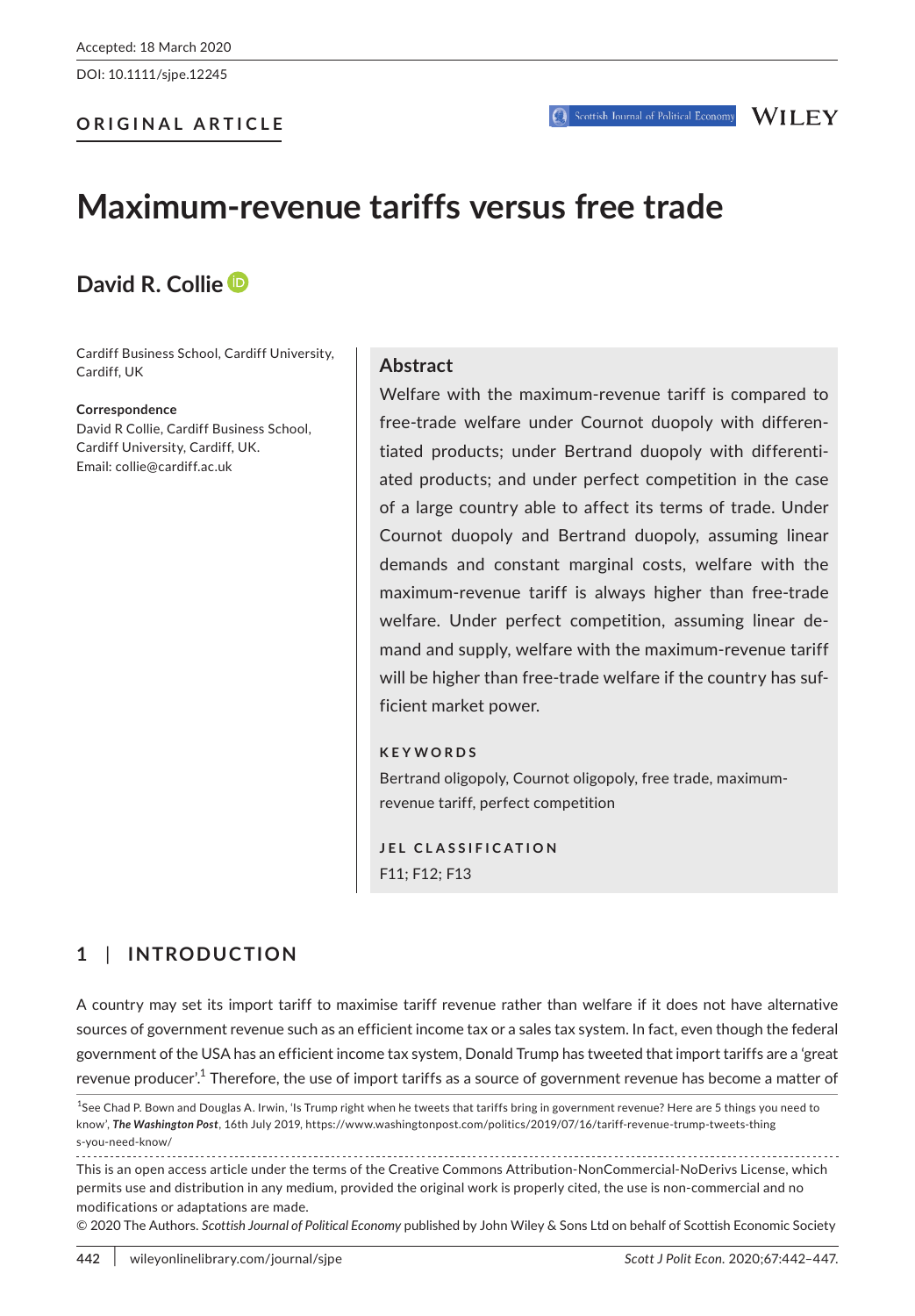topical policy debate. Obviously, the welfare of the country with the maximum-revenue tariff is lower than its welfare with the optimum-welfare tariff, but is it possible that its welfare with the maximum-revenue tariff is higher than its free-trade welfare? This intriguing question will be answered in this note for three cases: under Cournot duopoly with differentiated products; under Bertrand duopoly with differentiated products; and under perfect competition with a large country able to influence its terms of trade. Under Cournot duopoly and Bertrand duopoly, assuming linear demands and constant marginal costs, welfare with the maximum-revenue tariff will be shown to be always higher than free-trade welfare. Under perfect competition, assuming linear demand and supply functions, welfare with the maximum-revenue tariff will be shown to higher than free-trade welfare if the country has sufficient market power.

Under perfect competition, Johnson (1950) showed that the maximum-revenue tariff always exceeds the optimum-welfare tariff whereas Collie (1991) and Clarke and Collie (2006) showed that the optimum-welfare tariff may exceed the maximum-revenue tariff under Cournot oligopoly and under Bertrand oligopoly. The latter result is more likely the lower the costs of the home firm relative to the foreign firm and the greater the degree of product substitutability. Assuming that welfare is concave in the tariff, if the optimum-welfare tariff exceeds the maximum-revenue tariff, then welfare with the maximum-revenue tariff will be higher than free-trade welfare. If the maximum-revenue tariff exceeds the optimum-welfare tariff, as is always the case under perfect competition, then it is not immediately obvious whether welfare with the maximum-revenue tariff is higher or lower than freetrade welfare. The larger the maximum-revenue tariff relative to the optimum-welfare tariff then the more likely that welfare with the maximum-revenue tariff will be lower than free-trade welfare.

The analysis of Collie (1991) and Clarke and Collie (2006) comparing the optimum-welfare and maximum-revenue tariff under oligopoly has been extended in a number of directions. For example, Larue and Gervais (2002) consider the case with a number of domestic and foreign firms while Wang, Lee, and Huang (2012) consider the effect of privatisation in a mixed duopoly. Wang and Lee (2012) consider the effect of domestic entry while Wang and Lee (2014) consider the effect of vertical integration.

### **2** | **COURNOT OLIGOPOLY WITH DIFFERENTIATED PRODUCTS**

Consider a Cournot duopoly in the home country consisting of a domestic firm and a foreign firm producing differentiated products. The domestic firm has marginal cost  $c_1$  and produces output  $x_1$  for its domestic market, which sells at price  $p_1$ , while the foreign firm has marginal cost  $c_2$  and produces output  $x_2$  for export to the home country, which sells at price  $p_2$ . The home country imposes a specific import tariff t on imports from the foreign country. Preferences of the representative consumer are derived from a quadratic, quasi-linear utility function:

$$
U = \alpha (x_1 + x_2) - \frac{\beta}{2} (x_1^2 + x_2^2 + 2\phi x_1 x_2) + z
$$
 (1)

where *z* is consumption of a numeraire good produced by a perfectly competitive industry using constant returns to scale technology,  $\alpha$  >  $c_1$ ,  $\alpha$  >  $c_2$ , β > 0 and  $\phi$  ∈  $[0,1]$  is the degree of product substitutability that is equal to one when products are perfect substitutes and equal to zero when products are independent. Utility maximisation by the consumer yields the inverse demand functions facing the domestic firm and foreign firm respectively:

$$
p_1 = \alpha - \beta \left( x_1 + \phi x_2 \right) \qquad \qquad p_2 = \alpha - \beta \left( \phi x_1 + x_2 \right) \tag{2}
$$

Hence, the profits of the domestic firm are  $\pi_1 = (p_1 - c_1)x_1$ , and the profits of the foreign firm are  $\pi_2$  = ( $p_2$ − $c_2$ −t)  $x_2$ . The welfare of the home country is the sum of consumer surplus, profits of the domestic firm and tariff revenue:

$$
W = \frac{\beta}{2} \left( x_1^2 + x_2^2 + 2\phi x_1 x_2 \right) + \pi_1 + t x_2
$$
\n(3)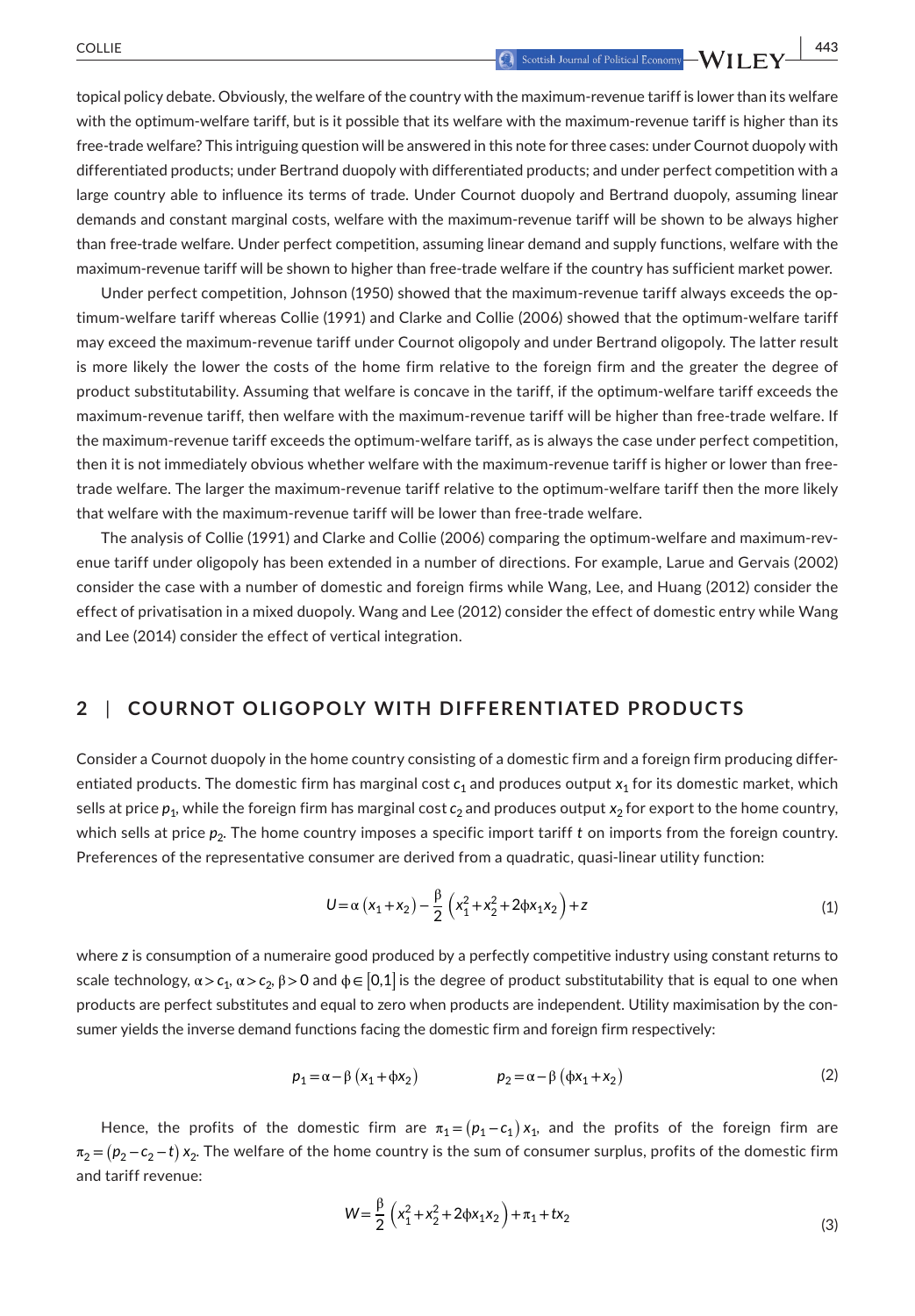**444 WII FY-C** Scottish Journal of Political Economy

It is straightforward to solve for the Cournot equilibrium outputs of the domestic and foreign firms, which yield:

$$
x_1 = \frac{A_1 + \phi t}{\beta (4 - \phi^2)} \qquad x_2 = \frac{A_2 - 2t}{\beta (4 - \phi^2)} \tag{4}
$$

where  $A_1$  ≡ 2  $(\alpha - c_1)$  −  $\phi$   $(\alpha - c_2)$  > 0 and  $A_2$  ≡ 2  $(\alpha - c_2)$  −  $\phi$   $(\alpha - c_1)$  > 0 are both positive if there is an interior solution, where both firms sell positive quantities, under free trade, *t*=0. Substituting the Cournot equilibrium outputs into the inverse demand functions yields the prices of the domestic and foreign firms:

$$
p_1 = c_1 + \frac{A_1 + \phi t}{4 - \phi^2} \qquad p_2 = c_2 + t + \frac{A_2 - 2t}{4 - \phi^2} \tag{5}
$$

Setting the import tariff equal to zero,  $t = 0$ , in (4) and (5) then substituting outputs and prices into the expression for welfare (3) yields free-trade welfare:

$$
W^{F} = \frac{3A_1^2 + A_2^2 + 2\phi A_1 A_2}{4\beta (4 - \phi^2)^2}
$$
 (6)

If the country sets its import tariff to maximise tariff revenue,  $R = tx_2$ , then the maximum-revenue tariff is obtained by solving:  $\partial R/\partial t$  = 0, which yields  $t^R$  = A $_2/4$  > 0. Collie (1991) has shown that the optimum-welfare tariff may exceed the maximum-revenue tariff under Cournot duopoly. Substituting the maximum-revenue tariff into the expression for welfare yields welfare with the maximum-revenue tariff:

$$
W^{R} = \frac{20A_{2}^{2} + (12A_{1} + \phi A_{2}) (4A_{1} + 3\phi A_{2})}{32\beta (4 - \phi^{2})^{2}}
$$
\n(7)

Subtracting welfare under free trade (6) from welfare with the maximum-revenue tariff (7) yields:

$$
\Delta W = W^R - W^F = A_2 \frac{8\phi A_1 + (4 + 3\phi^2) A_2}{32\beta (4 - \phi^2)^2} > 0
$$
\n(8)

This is unambiguously positive, which leads to the following proposition: **Proposition 1** *Under Cournot duopoly with differentiated products, assuming linear demand and constant marginal cost, welfare with the maximum-revenue tariff is higher than welfare under free trade.*

#### **3** | **BERTR AND DUOPOLY WITH DIFFERENTIATED PRODUCTS**

Now consider the situation when the two firms in Section 2 compete in prices rather than quantities so that there is a Bertrand duopoly rather than a Cournot duopoly. Inverting the inverse demand functions (2) yields the demand functions facing the domestic and foreign firm:

$$
x_1 = \frac{\alpha (1 - \phi) - p_1 + \phi p_2}{\beta (1 - \phi^2)} \qquad x_2 = \frac{\alpha (1 - \phi) + \phi p_1 - p_2}{\beta (1 - \phi^2)}
$$
(9)

Assuming an interior solution, the first-order conditions for a Bertrand-Nash equilibrium are: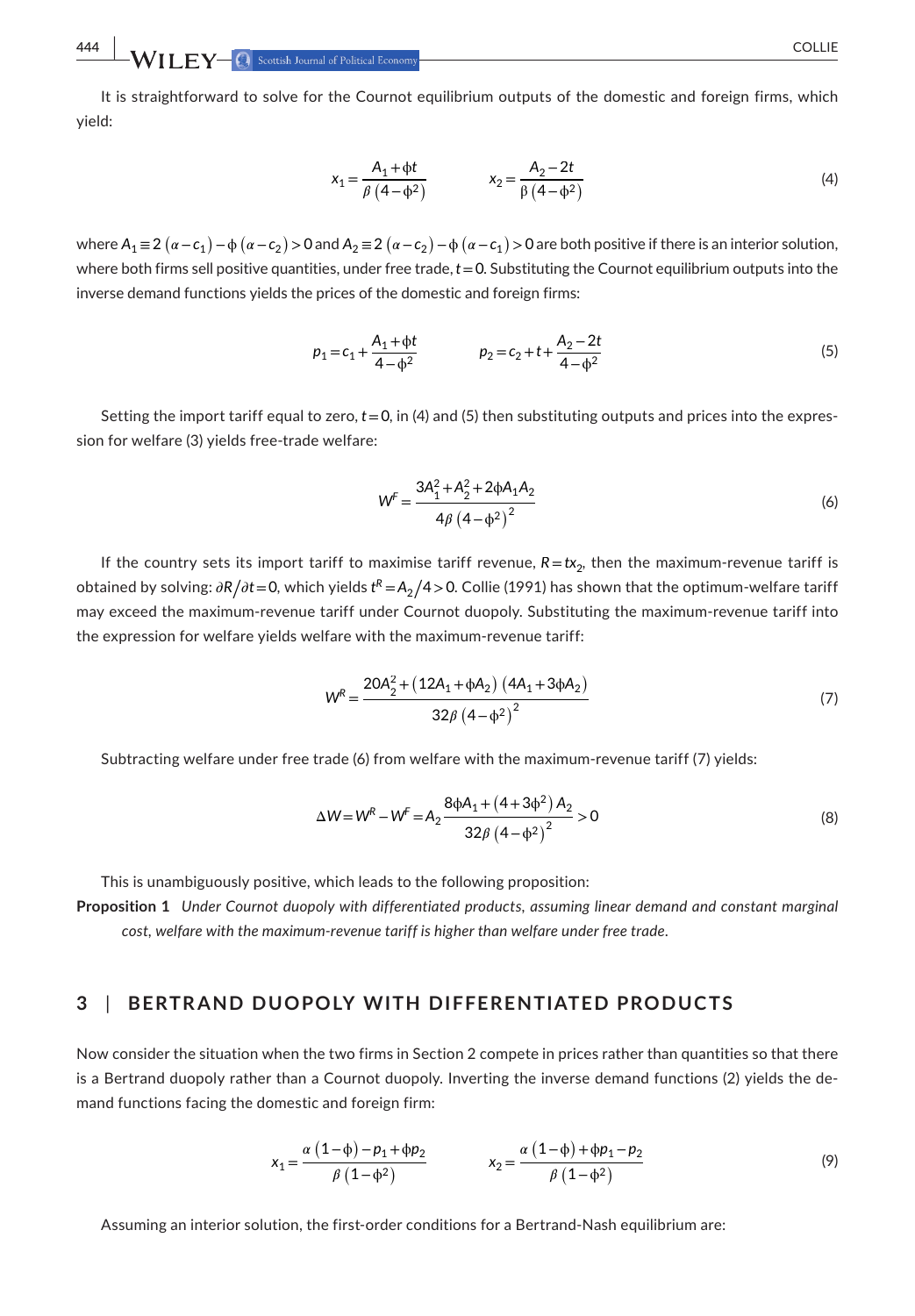**|** COLLIE **445**

$$
\frac{\partial \pi_1}{\partial p_1} = \frac{\alpha (1 - \phi) - 2p_1 + \phi p_2 + c_1}{\beta (1 - \phi^2)} = 0 \qquad \frac{\partial \pi_2}{\partial p_2} = \frac{\alpha (1 - \phi) + \phi p_1 - 2p_2 + c_2 + t}{\beta (1 - \phi^2)} = 0 \tag{10}
$$

Solving for the Bertrand equilibrium prices of the domestic and foreign firms yields:

$$
p_1 = c_1 + \frac{B_1 + \phi t}{(4 - \phi^2)} \qquad p_2 = c_2 + t + \frac{B_2 - (2 - \phi^2) t}{(4 - \phi^2)} \qquad (11)
$$

where  $B_1 = (2-\phi^2)(\alpha - c_1) - \phi(\alpha - c_2) > 0$  and  $B_2 = (2-\phi^2)(\alpha - c_2) - \phi(\alpha - c_1) > 0$  are both positive if there is an interior solution where both firms sell positive quantities under free trade, *t*=0. Substituting the prices into the demand functions (9) yields the sales of the domestic and foreign firms:

$$
x_1 = \frac{B_1 + \phi t}{\Delta} \qquad x_2 = \frac{B_2 - (2 - \phi^2) t}{\Delta} \tag{12}
$$

where Δ=β  $(1-\phi^2)(4-\phi^2)$  > 0 is clearly positive. Setting *t* = 0 in (11) and substituting the sales of the two firms into the expression for welfare (3) yields free-trade welfare:

$$
W^{F} = \beta \frac{(3 - 2\phi^{2})B_{1}^{2} + 2\phi B_{1}B_{2} + B_{2}^{2}}{\Delta^{2}}
$$
\n(13)

If the country sets its import tariff to maximise tariff revenue,  $R = tx_2$ , then the maximum-revenue tariff is obtained by solving:  $\partial R/\partial t$ =0, which yields  $t^R$ = $B_2/(2\,(2\!-\!\phi^2))$ >0. Clarke and Collie (2006) have shown that the optimum-welfare tariff may exceed the maximum-revenue tariff under Bertrand duopoly. Substituting the maximum-revenue tariff into the expression for welfare yields welfare with the maximum-revenue tariff:

$$
W^{R} = \frac{\beta}{8 (2 - \phi^{2})^{2} \Delta^{2}} \left[ 4 (2 - \phi^{2})^{2} (3 - 2\phi^{2}) B_{1}^{2} + 4 (2 - \phi^{2}) (5 - 3\phi^{2}) B_{1} B_{2} + (20 - 25\phi^{2} + 11\phi^{4} - 2\phi^{6}) B_{2}^{2} \right]
$$
\n(14)

Subtracting free-trade welfare (13) from welfare with the maximum-revenue tariff (14) yields:

$$
\Delta W = W^{R} - W^{F} = B_{2} \frac{4\Phi (2 - \Phi^{2}) B_{1} + (2 (1 - \Phi^{2})^{2} + (2 - \Phi^{2})) B_{2}}{8 (2 - \Phi^{2})^{2} (4 - \Phi^{2}) \Delta} > 0
$$
\n(15)

This is unambiguously positive, which leads to the following proposition:

**Proposition 2** *Under Bertrand duopoly with differentiated products, assuming linear demand and constant marginal cost, welfare with the maximum-revenue tariff is higher than welfare under free trade.*

The result under Bertrand duopoly is the same as the result under Cournot duopoly: welfare with the maximum-revenue tariff is always higher than free-trade welfare. One might conjecture that the result would be ambiguous under oligopoly with many domestic and foreign firms.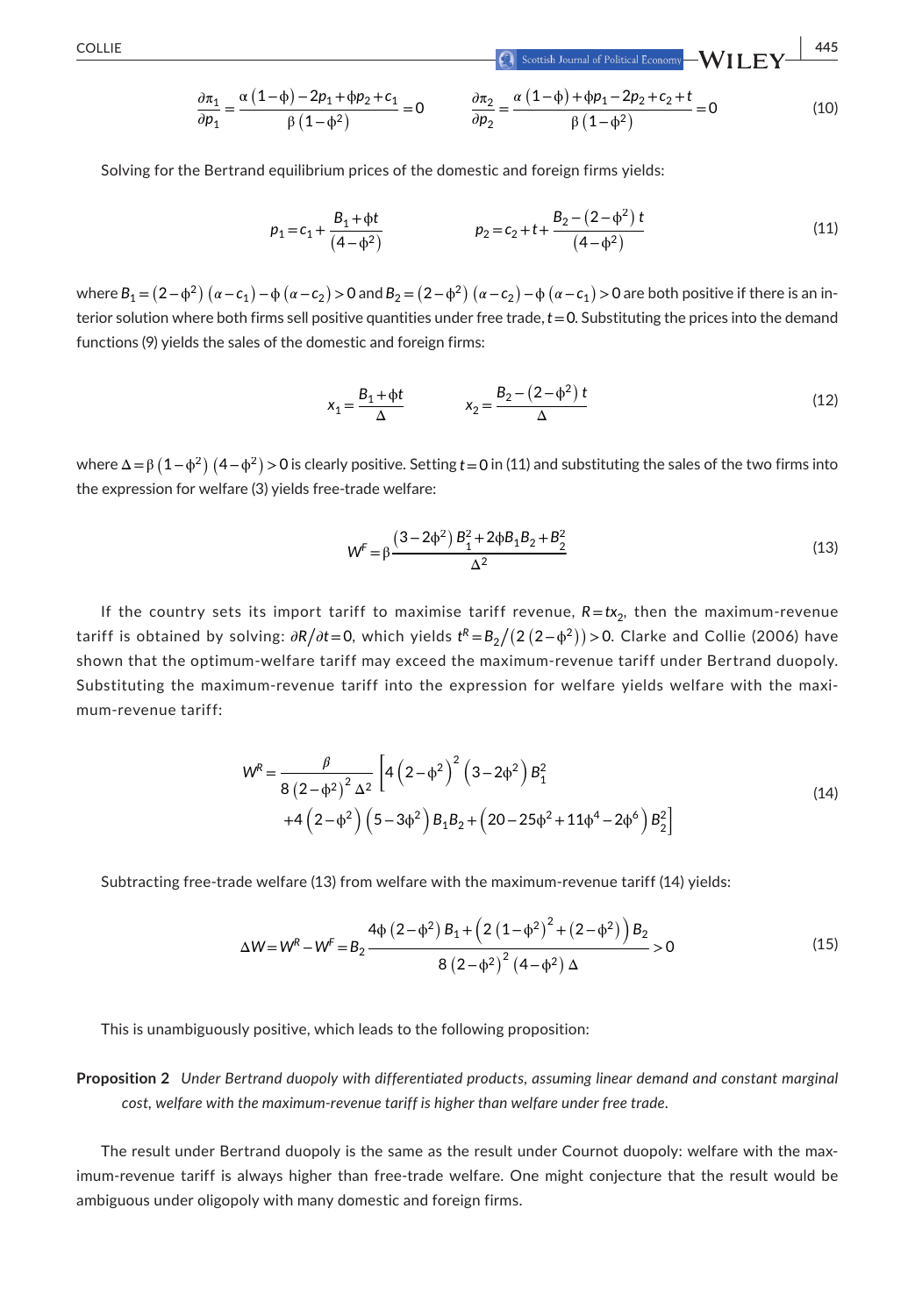## **4** | **PERFECT COMPETITION WITH A LARGE COUNTRY**

The literature on trade policy under oligopoly is well known for yielding results that are at odds with well-established results under perfect competition. For example, as shown by Collie (1991) and Clarke and Collie (2006), the optimum-welfare tariff may exceed the maximum-revenue tariff under oligopoly, but this is never the case under perfect competition, as shown by Johnson (1950). Therefore, it seems desirable to assess the robustness of the result that welfare with the maximum-revenue tariff exceeds free-trade welfare to the form of market structure by considering the case of perfect competition. Of course, the motive for trade policy intervention under perfect competition is the terms of trade argument rather than the profit-shifting argument under oligopoly.

Consider a product produced by a perfectly competitive industry in the home country that also imports the product from the foreign country. Preferences are assumed to be quasi-linear so there is no income effect and, for simplicity, demand and supply functions are assumed to be linear. In the home country, demand for imports is: *D* ( $p$ <sub>D</sub>) = *a*−*bp*<sub>D</sub> where  $p$ <sub>D</sub> is the domestic price and the parameters are positive, *a*,*b*>0. The supply of imports from the foreign country is S  $(p_W)$  =  $dp_W$  –  $e$  where  $p_W$  is the world price and the parameters are positive,  $d,e$  > 0. To ensure that the quantity of imports is positive under free trade, it is assumed that *ad*−*be>*0. Assuming that the foreign country pursues a policy of free trade, if the home country imposes a specific import tariff *t*, then tariff revenue is  $R = tX$ , where *X* is the quantity of imports, while welfare in the home country is given by the sum of surplus from imports and tariff revenue: *W*=*X*2/ 2*b*+*tX*. With a specific tariff, the domestic price is equal to the world price plus the tariff,  $p_D = p_W + t$ , and equating demand and supply for imports yields the equilibrium world price and the quantity of imports:

$$
p_W = \frac{a + e - bt}{b + d} \qquad X = \frac{ad - be - bdt}{b + d} \tag{16}
$$

The import tariff improves the terms of trade of the home country, since  $\partial p_W/\partial t$  < 0, and reduces the quantity of imports, since ∂X/∂t<0. Under free trade, the import tariff is equal to zero, so substituting *t*=0 into (16) and then deriving free-trade welfare yields:

$$
W^{F} = \frac{(ad - be)^{2}}{2b(b + d)^{2}}
$$
(17)

If the country sets its import tariff to maximise tariff revenue, then the maximum-revenue tariff is obtained by solving: ∂R/∂t = 0, which yields t<sup>R</sup> = (ad − be)/(2bd) > 0. Under perfect competition, Johnson (1950) showed that the maximum-revenue tariff is larger than the optimum-welfare tariff. Substituting the maximum-revenue tariff into the expression for welfare yields welfare with the maximum-revenue tariff:

$$
W^{R} = \frac{(2b+3d)(ad-be)^{2}}{8bd(b+d)^{2}}
$$
(18)

Subtracting welfare under free trade (17) from welfare with the maximum-revenue tariff (18) yields:

$$
\Delta W = W^{R} - W^{F} = \frac{(2b - d) (ad - be)^{2}}{8bd (b + d)^{2}}
$$
(19)

This is positive if 2*b>d*, which leads to the following proposition:

**Proposition 3** *Under perfect competition, assuming linear demand and supply functions, welfare with the maximum-revenue tariff is higher than welfare under free trade if* 2*b>d.*